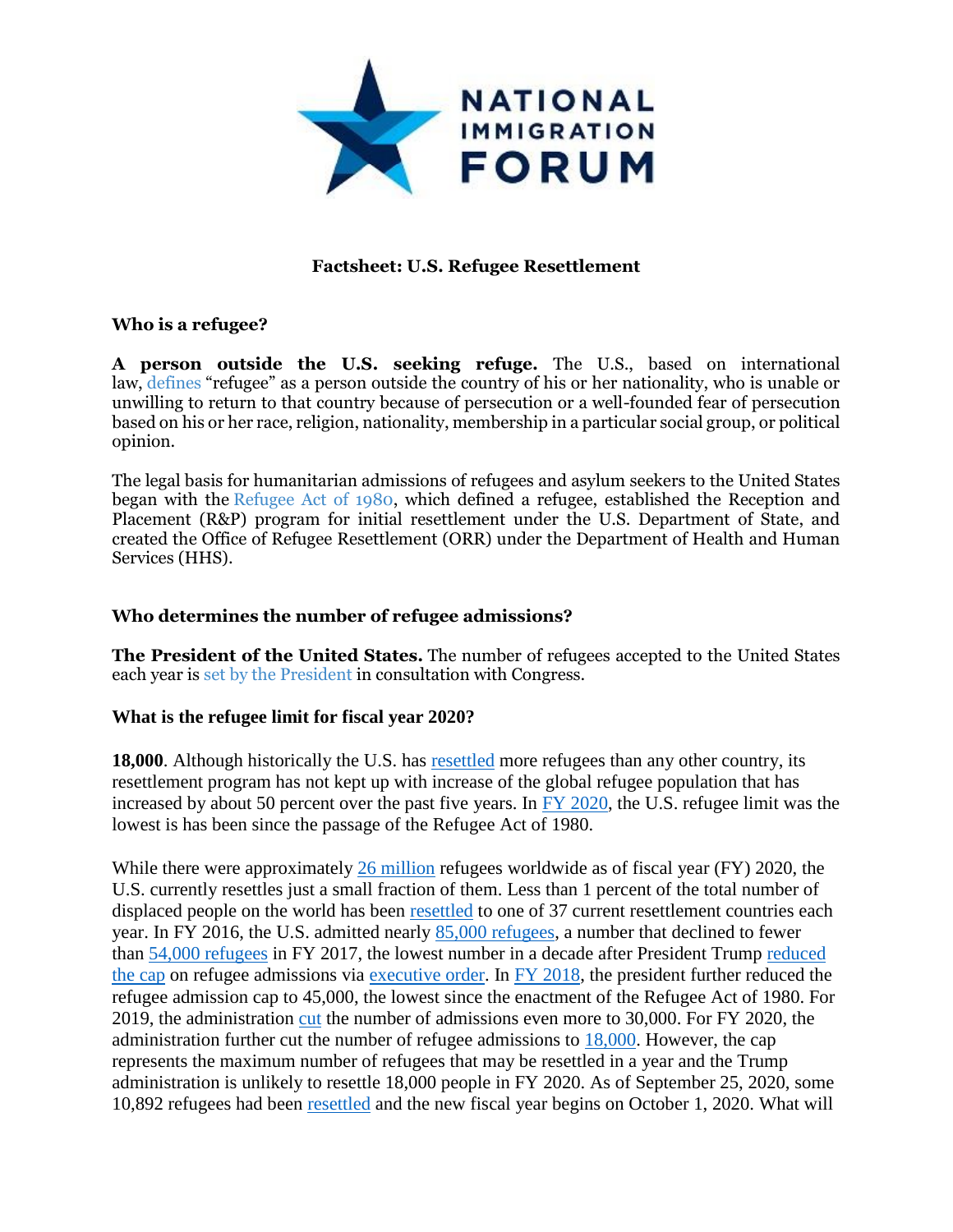happen for [FY 2021 is uncertain](https://www.reuters.com/article/us-usa-immigration-refugees-exclusive/exclusive-trump-administration-considers-postponing-refugee-admissions-u-s-official-says-idUSKBN2612SO) with the possibility of delaying resettlement and further cuts. The refugee consultations with Congress have yet to be scheduled, and that is a prerequisite to the Presidential Determination on FY 2021 refugee arrivals.

# U.S. Refugee Ceiling & Resettlement



Source: [Migration Policy Institute](https://www.migrationpolicy.org/programs/data-hub/charts/us-annual-refugee-resettlement-ceilings-and-number-refugees-admitted-united)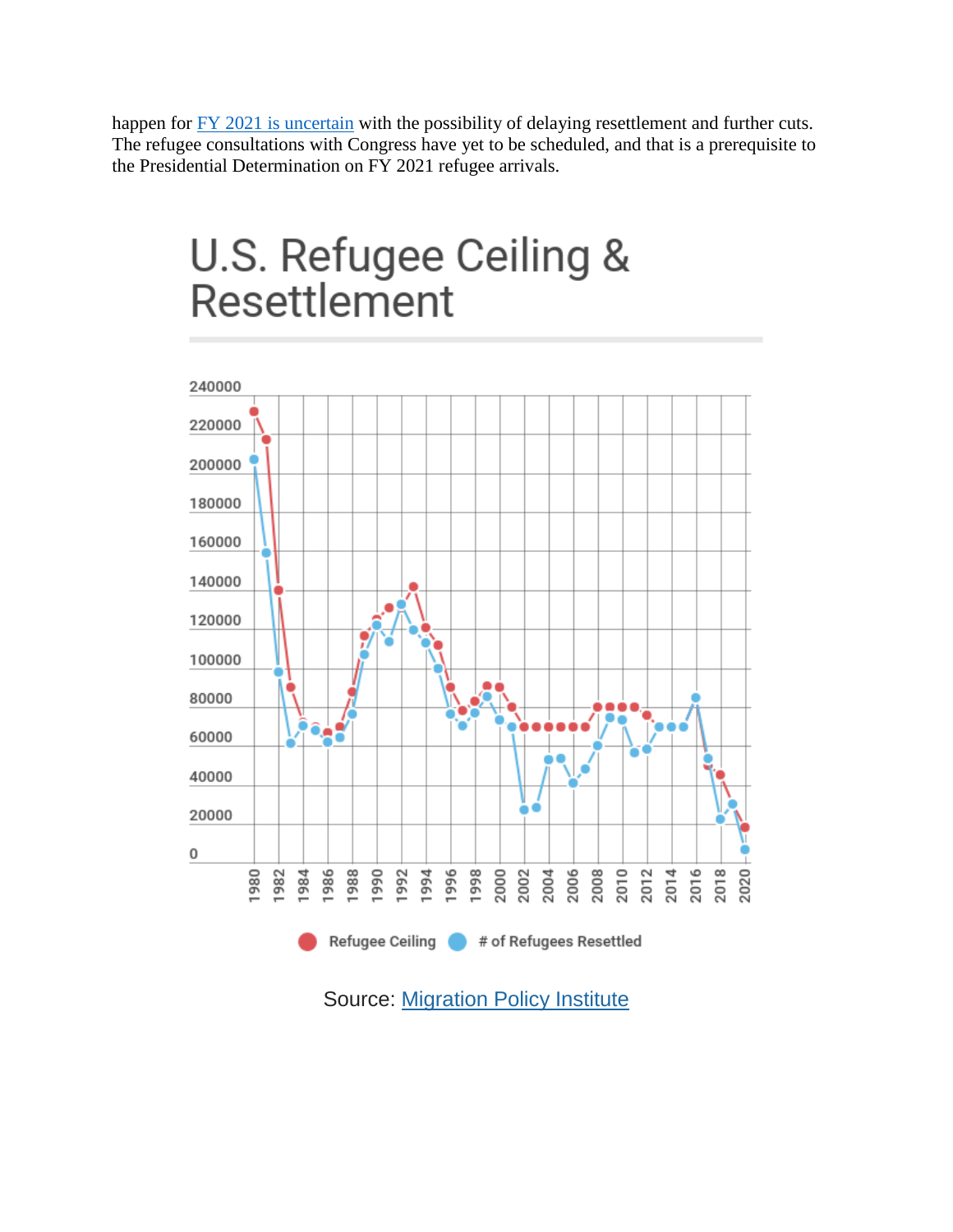# **Where do refugees resettling in the U.S. come from?**

**All around the world.** The United States admits refugees from more than [60 countries](https://www.dhs.gov/immigration-statistics/yearbook/2016/table14) all around the globe. In FY 2018, U.S. refugees [came mainly](http://ireports.wrapsnet.org/) from Democratic Republic of Congo, Burma, Ukraine and Bhutan.



Source: [Refugee Processing Center](http://ireports.wrapsnet.org/)

The number of U.S. refugees from Syria and Iran dropped considerably in FY18 due to implementation of the latest version of the Trump administration's [travel ban,](https://www.whitehouse.gov/presidential-actions/presidential-proclamation-enhancing-vetting-capabilities-processes-detecting-attempted-entry-united-states-terrorists-public-safety-threats/) which prevents individuals from Iran, Libya, North Korea, Somalia, Sudan, Syria, Yemen and certain government officials from Venezuela from entering the U.S. Because the travel ban has been in effect since June 2018 after being [blocked](https://www.aclu-wa.org/pages/timeline-muslim-ban) by courts for nine months, the two countries are no longer among the top 10 countries of origin for U.S. refugees.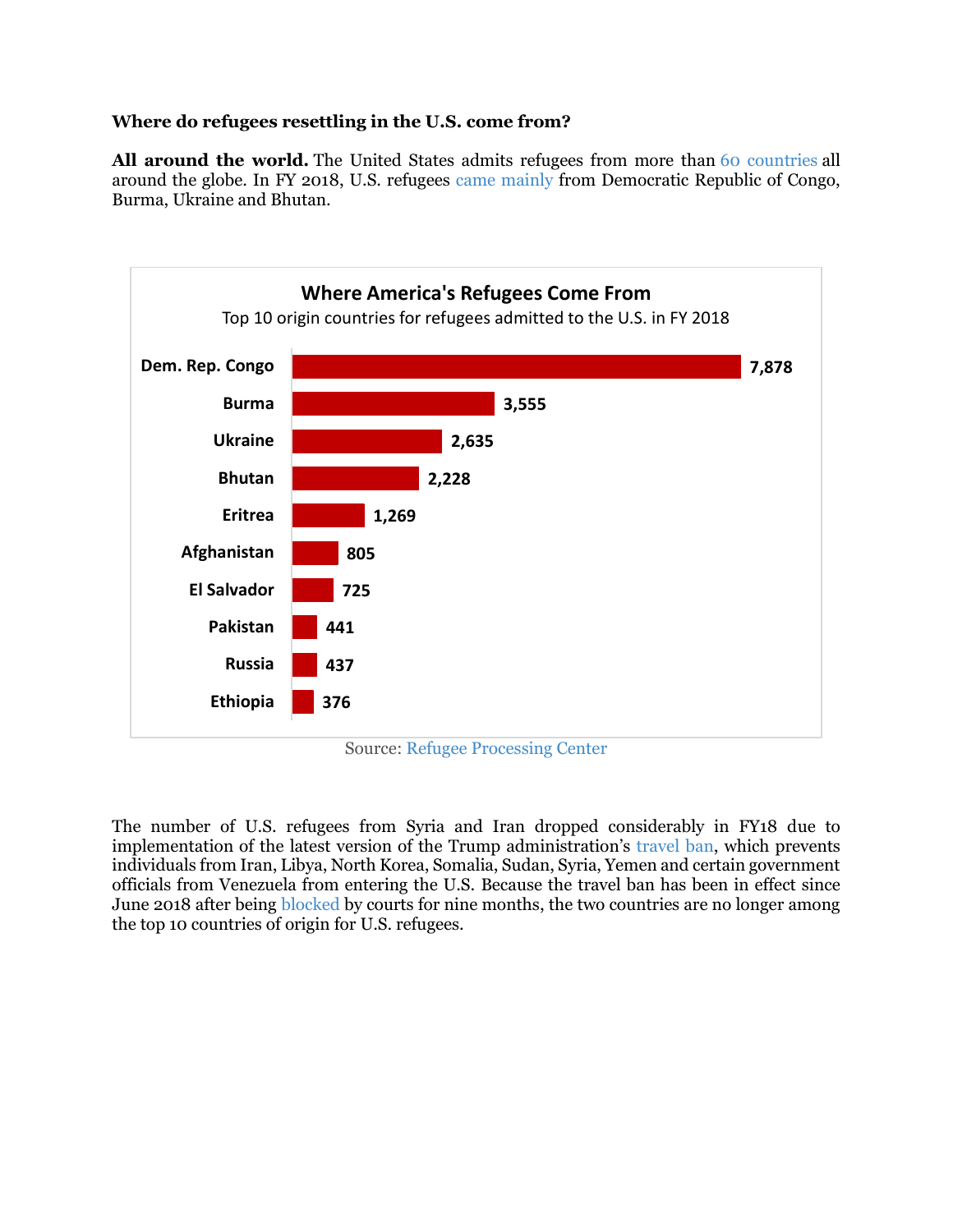# **Where do refugees resettle?**

**All across the United States.** Refugees have been resettled in 49 U.S. states, with Texas, Washington and Ohio [resettling](http://www.unhcr.org/en-us/us-refugee-resettlement-facts.html) the most refugees in FY 2018.



Source: [Refugee Processing Center](http://ireports.wrapsnet.org/Interactive-Reporting/EnumType/Report?ItemPath=/rpt_WebArrivalsReports/Map%20-%20Arrivals%20by%20State%20and%20Nationality)

# **Who refers refugees to the U.S. for resettlement?**

**Primarily the United Nations High Commissioner for Refugees (UNHCR).** UNHCR, the United Nations (UN) Refugee Agency, is an [international agency](http://www.unhcr.org/en-us/about-us.html) dedicated to protecting forcibly displaced communities and stateless people. UNHCR screens applicants to [determine](https://www.worldrelief.org/blog/who-is-a-refugee-and-what-do-they-go-through-to-get-to-the-u-s) whether they qualify as refugees and if they are in particular need of resettlement, and, if so, refers them to the U.S. and other countries. In some cases, for the U.S. refugee admissions program (USRAP), refugees are referred by a U.S. Embassy or a specially-trained nongovernmental organization; certain groups with family members in the U.S. or who served U.S. missions in Iraq also have application pathways.

# **How long does it take to screen and vet a refugee?**

**An average of nearly two years.** While the total processing time varies depending on an applicant's location as well as other circumstances and policy changes, the [vetting time](https://www.state.gov/j/prm/ra/admissions/index.htm) – from the refugee's initial UNHCR referral to his or her arrival in the U.S. –has averaged approximately [18](https://refugees.org/explore-the-issues/our-work-with-refugees/security-screening/)  [to 24 months](https://refugees.org/explore-the-issues/our-work-with-refugees/security-screening/) in recent years. Given recent developments, the length of the wait will likely increase.

To be admitted to the U.S., refugees go through [several rounds](https://www.worldrelief.org/blog/who-is-a-refugee-and-what-do-they-go-through-to-get-to-the-u-s) of background checks, screenings and interviews under the [United States Refugee Admissions Program \(USRAP\),](https://www.state.gov/j/prm/ra/admissions/index.htm) including: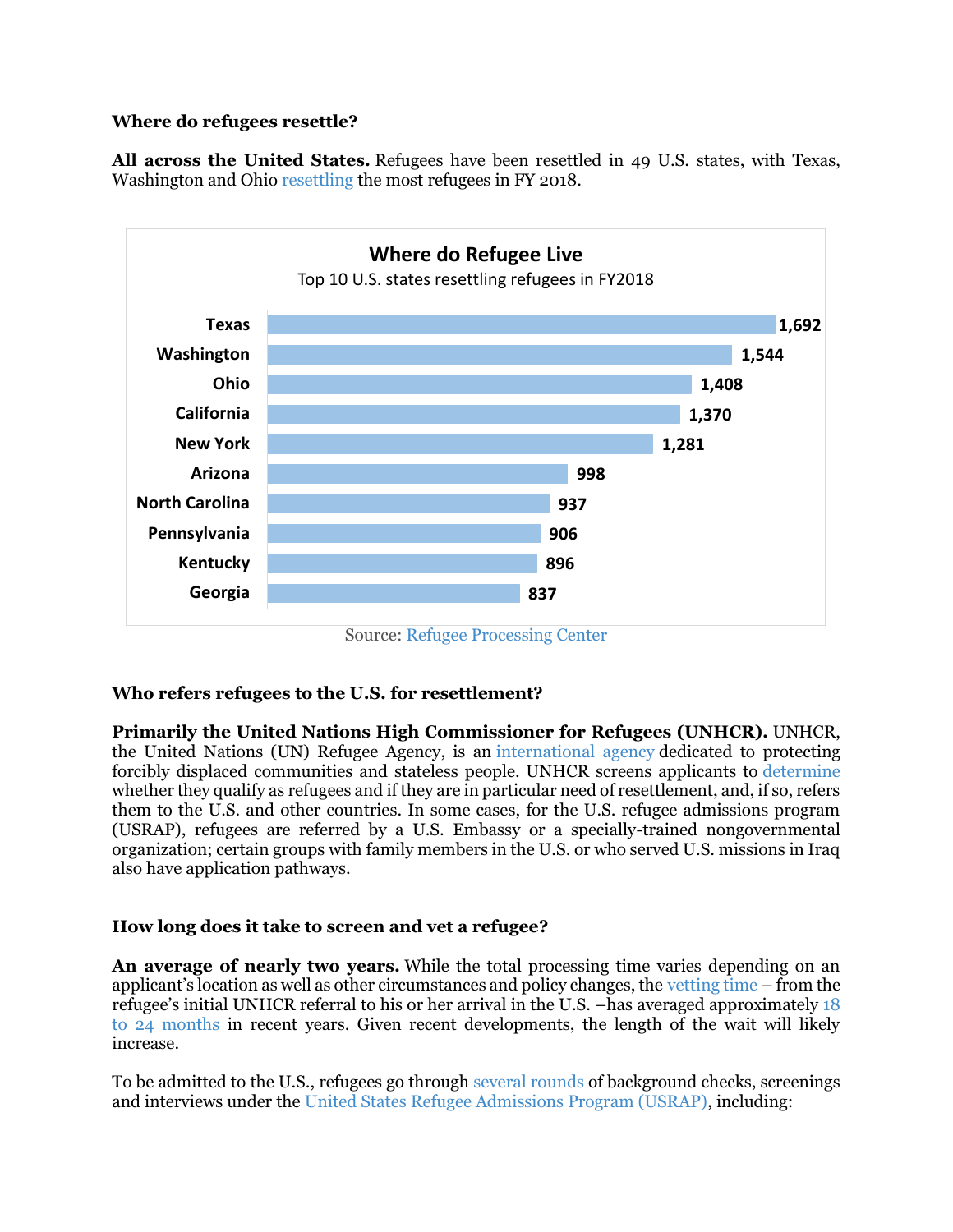- After an initial screening by UNHCR, the nine Resettlement Support Centers (RSCs) located around the world [collect](https://www.state.gov/j/prm/ra/admissions/) applicants' biographic and other information.
- After the State Department preliminarily approves an application to begin the resettlement process, they are reviewed by officers from U.S. Citizenship and Immigration Services (USCIS) in the Department of Homeland Security (DHS), as well as ongoing vetting by a variety of intelligence agencies (including the FBI, CIA, and others).
- USCIS also conducts an in-person interview with each refugee applicant before deciding whether to approve him or her for resettlement in the U.S.
- All USCIS-approved refugees then undergo health screening to prevent those with contagious diseases from entering the U.S.
- Most refugees undergo also a cultural orientation course prior their arrival.
- Before refugees arrive, it is established where in the United States they will initially live and which refugee resettlement agency will help orient them to life in the United States.
- After arrival to the U.S., all refugees are [checked](https://www.worldrelief.org/blog/who-is-a-refugee-and-what-do-they-go-through-to-get-to-the-u-s) at the airport by a U.S. Customs and Border Protection (CBP) officer to ensure they are the same people that were screened and approved for admission.

#### **What do refugee resettlement agencies do?**

**Assist refugees after their arrival in the U.S.** After the final screenings by the U.S. government, the refugees are [picked up](https://www.unhcr.org/us-resettlement-agencies.html) at the airport by a representative of one of the nine domestic resettlement agencies, all of which have cooperative agreements with the U.S. Department of State.

Shortly before the arrival of the refugees, the resettlement agencies arrange for their housing, which include basic furnishings, appliances, climate-appropriate clothing, and some of the food typical of the refugees' culture. When the refugees arrive, the resettlement agencies' representatives then take refugees to their new homes.

After arrival, the resettlement agencies help refugees to start their lives in the U.S., assisting them with applying for a Social Security card, registering children in school, learning how to access shopping facilities, arranging medical appointments, and connecting them with needed social or language services.

#### **How is the refugee resettlement funded?**

**Through the Department of State and the Department of Health and Human Services.** The State Department's Reception and Placement (R&P) program [provides](https://www.state.gov/j/prm/ra/receptionplacement/index.htm) refugees with a loan to travel to the U.S., which they are required to start repaying after they arrive. The R&P program then supplies resettlement agencies a one-time sum per refugee to finance their first 30-90 days in the U.S. That money goes mostly towards rent, furnishings, food, and clothing, as well as costs of the agency staff case management and other integration services.

After three months, HHS's Office of Refugee Resettlement (ORR) then works through the states and other nongovernmental organizations to provide refugees with [limited](https://www.state.gov/j/prm/ra/receptionplacement/index.htm) cash and medical